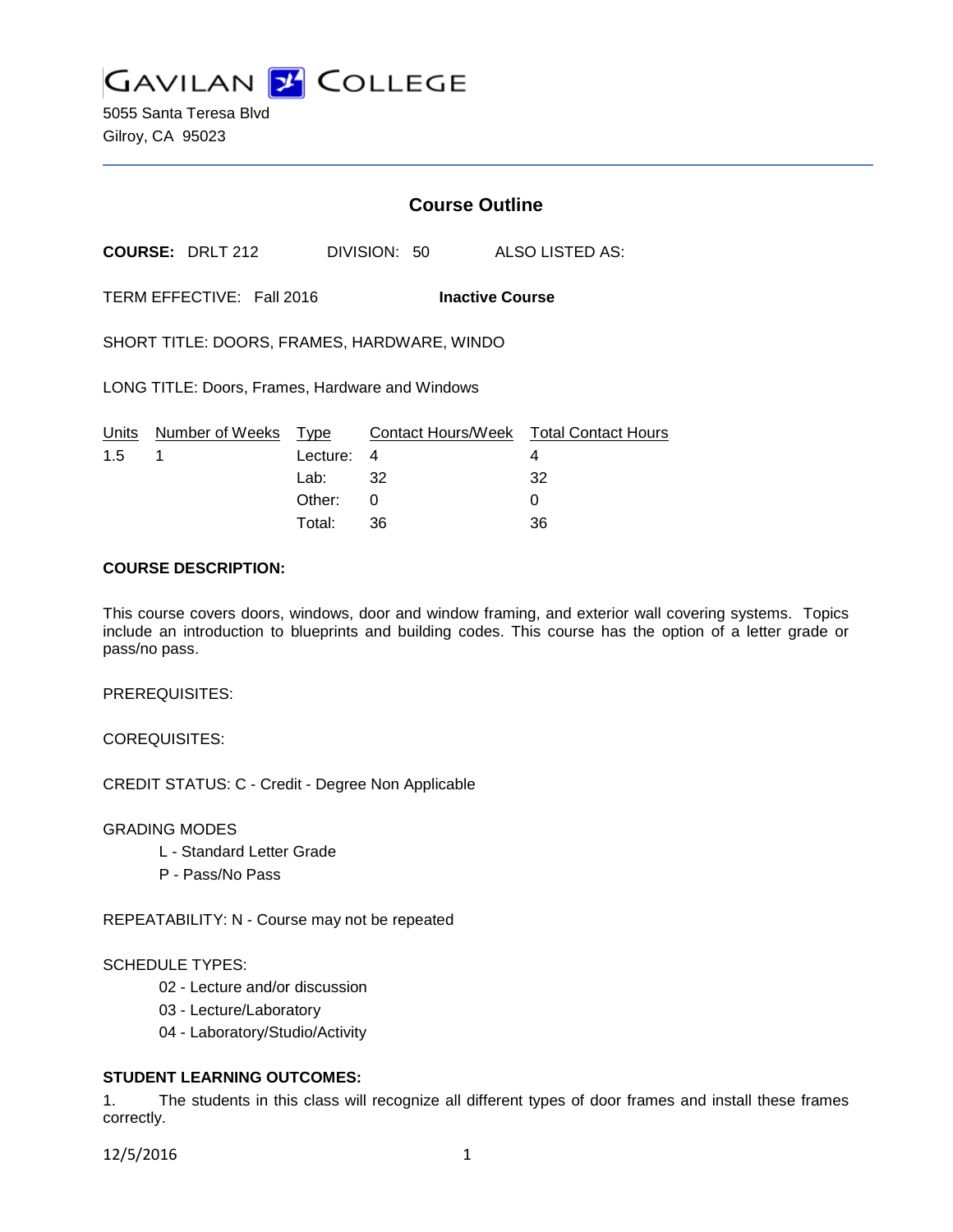Measure: Exams, Quizzes, performance testing PLO: 1 ILO: 7, 1, 2, 5, 6 GE-LO: Year assessed or anticipated year of assessment: 2014

2. Student will identify and install door and window frames

Measure: Exams, Quizzes, performance testing PLO: 1 ILO: 7, 1, 2, 3, 6 GE-LO: Year assessed or anticipated year of assessment: 2014

PROGRAM LEARNING OUTCOMES:

Attain journey level skills needed to be successful in residential and commercial construction.

CONTENT, STUDENT PERFORMANCE OBJECTIVES, OUT-OF-CLASS ASSIGNMENTS

Inactive Course: 11/28/2016

Out-of-class assignments: For each topic, the student will read chapters and do the homework assignments at the end of the those chapters.

6 lec/6 lab Hours

Installing door frames

Installing and identifying doors

Identifying and installing door hardware

SLO: The student will select, identify, and install doors, door frames, and door hardware.

Assignments: Read the chapters covered in the lecture and answer the study guide question on the assigned subject. Locate and read in the text or online regarding selecting, identifying, and installing doors, door frames, and door hardware.

3 lec/3 lab Hours

Identifying and installing window frames

SLO: The student will select, identify, and install window frames.

Assignments: Read the chapters covered in the lecture and answer the study guide question on the assigned subject. Locate and read in the text or online regarding selecting, identifying, and installing window frames.

5 lec/4.5 lab Hours

Reading blueprints

Building codes

SLO: The student will analyze and interpret residential blueprints and relevant building codes.

Assignments: Read the chapters covered in the lecture and answer the study guide question on the assigned subject. Locate and read in the text or online regarding residential blueprints and relevant building codes.

5 lec/4.5 lab Hours

Identifying and installing exterior wall covering systems

Identifying and installing exterior trims

SLO: The student will compare and evaluate methods of identifying and installing exterior wall covering systems, and exterior trims.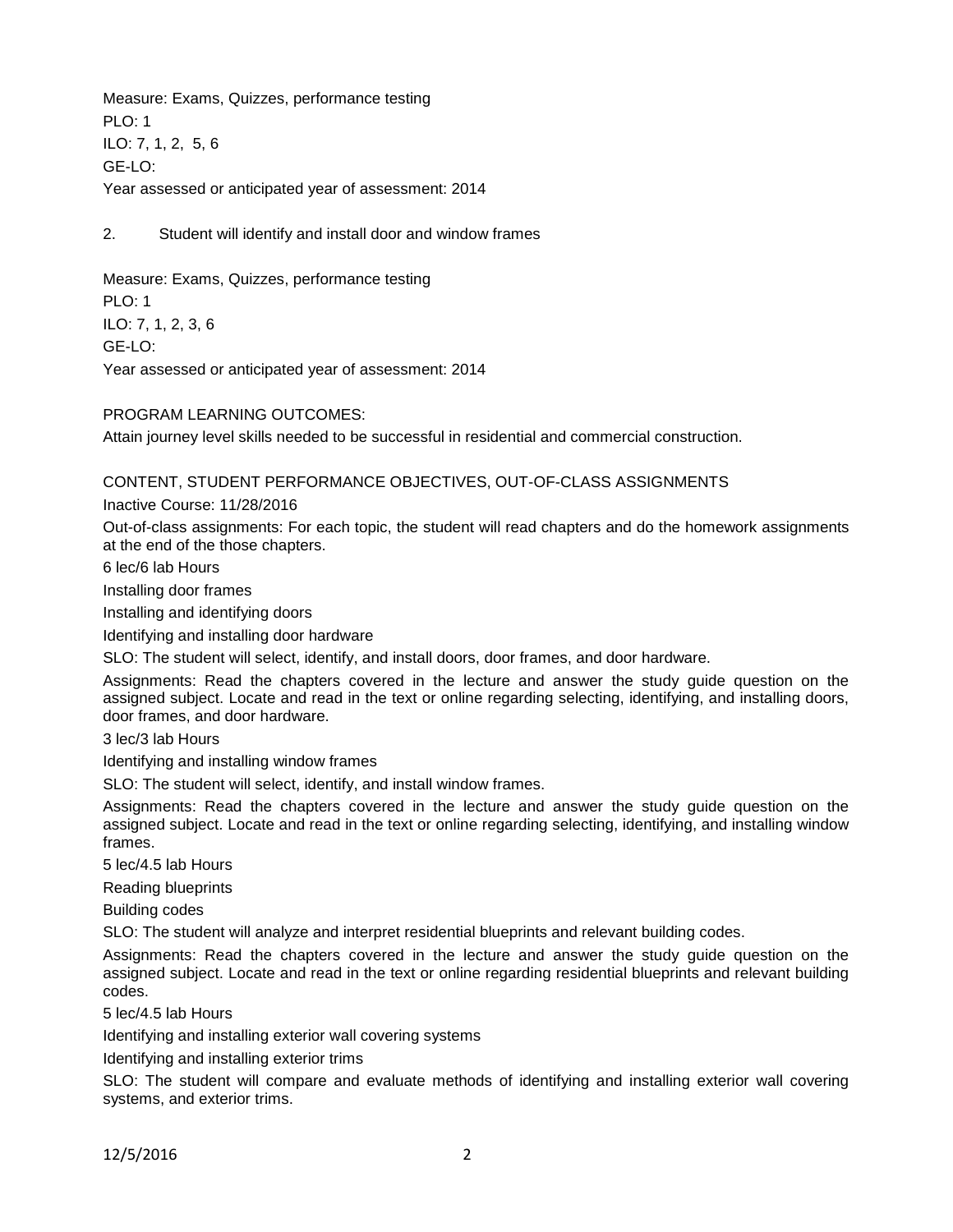Assignments: Read the chapters covered in the lecture and answer the study guide question on the assigned subject. Locate and read in the text or online regarding identifying and installing exterior wall covering systems, and exterior trims.

2 Hours

Final examination and term project

## **METHODS OF INSTRUCTION:**

- A. Lecture and discussion
- B. Visual aids
- C. Demonstrations
- D. Group hands-on exercise
- E. Individual hands-on exercise
- F. One-on-one hands-on instruction

## **METHODS OF EVALUATION:**

CATEGORY 1 - The types of writing assignments required: Percent range of total grade: 10 % to 30 % Written Homework Reading Reports Lab Reports Essay Exams Term or Other Papers If this is a degree applicable course, but substantial writing assignments are NOT appropriate, indicate reason: Course primarily involves skill demonstration or problem solving CATEGORY 2 - The problem-solving assignments required: Percent range of total grade: 10 % to 40 % Homework Problems Field Work Lab Reports **Quizzes** Exams CATEGORY 3 - The types of skill demonstrations required: Percent range of total grade: 20 % to 70 % Class Performance/s Field Work Performance Exams CATEGORY 4 - The types of objective examinations used in the course: Percent range of total grade: 10 % to 30 % Multiple Choice True/False Matching Items Completion CATEGORY 5 - Any other methods of evaluation: Percent range of total grade: 0%

## **REPRESENTATIVE TEXTBOOKS:**

Required:

12/5/2016 3